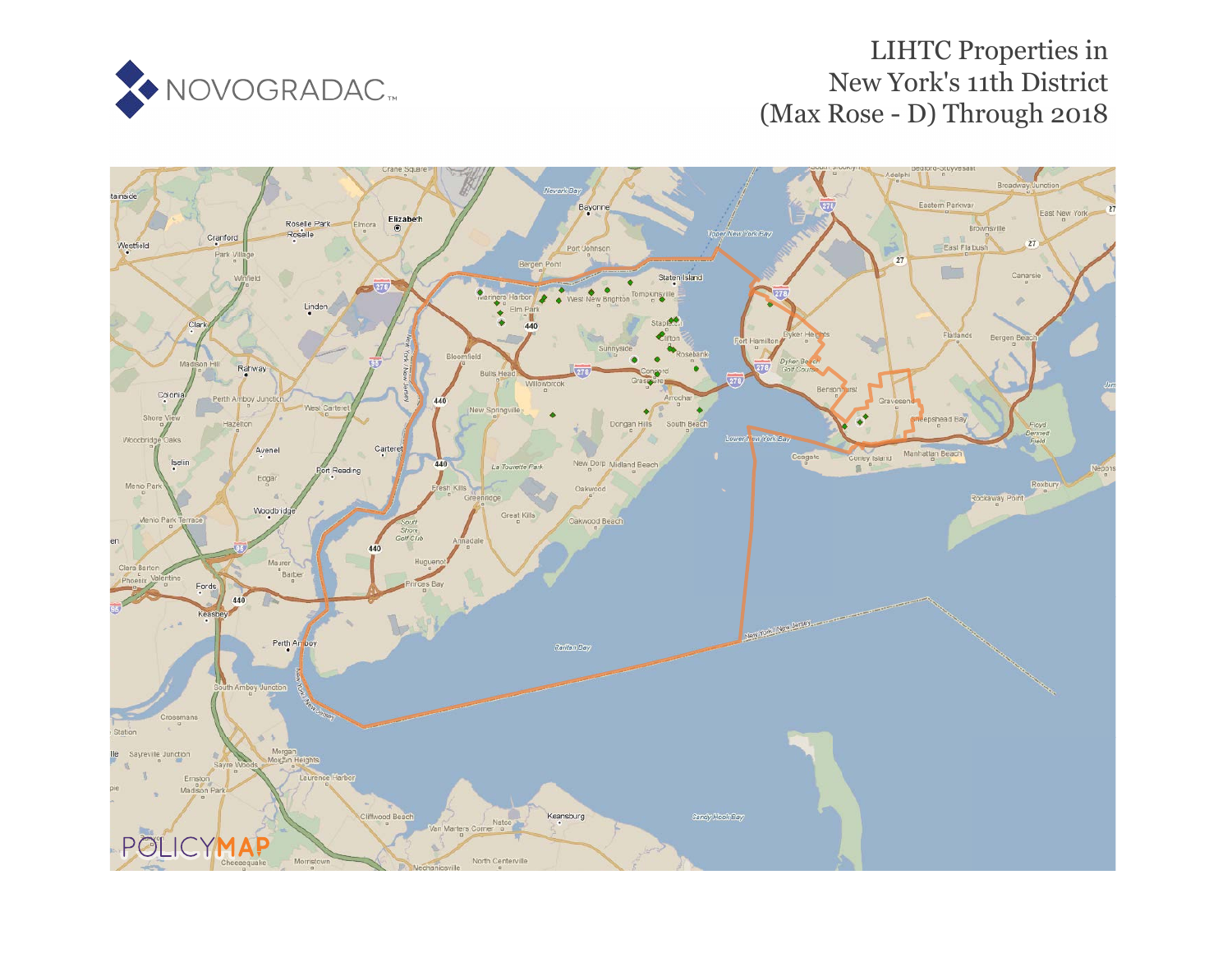## LIHTC Properties in New York's 11th District Through 2018

| <b>Project Name</b>                                                                                       | <b>Address</b>                    | <b>City</b>                        | <b>State</b> | <b>Zip Code</b> | Nonprofit<br><b>Sponsor</b> | <b>Allocation</b><br>Year | <b>Annual</b><br><b>Allocated</b><br><b>Amount</b> | <b>Year PIS</b>      | <b>Construction Type</b>  | <b>Total</b><br><b>Units</b> | Low<br><b>Income</b><br><b>Units</b> | <b>Rent or</b><br><b>Income</b><br><b>Ceiling</b> | <b>Credit %</b>                      | <b>Bond</b> | <b>HUD Multi-Family</b><br>Tax-Exempt Financing/<br><b>Rental Assistance</b> |
|-----------------------------------------------------------------------------------------------------------|-----------------------------------|------------------------------------|--------------|-----------------|-----------------------------|---------------------------|----------------------------------------------------|----------------------|---------------------------|------------------------------|--------------------------------------|---------------------------------------------------|--------------------------------------|-------------|------------------------------------------------------------------------------|
| LAFAYETTE MANOR                                                                                           | 226 FILLMORE<br>ST                | STATEN ISLAND NY                   |              | 10301           | Yes                         | 2011                      | \$716,197                                          | 2011                 | <b>New Construction</b>   | 60                           | 59                                   | <b>50% AMGI</b>                                   | $70\,\%$ present $\,$ No value       |             | Yes                                                                          |
| <b>BAY STREET SENIOR</b><br>HOUSING                                                                       | 533-539 BAY<br><b>STREET</b>      | STATEN ISLAND                      | NY           | 10304           | Yes                         | 2015                      | \$1,596,855                                        | 2017                 | <b>New Construction</b>   | 67                           | 67                                   | 60% AMGI                                          | 70 % present<br>value                |             | $\rm No$                                                                     |
| <b>BRIDGEVIEW SENIOR</b><br><b>HOUSING COMPLEX</b>                                                        | <b>152 NICHOLAS</b><br><b>AVE</b> | STATEN ISLAND                      | NY           | 10302           |                             | 1993                      | \$0                                                | 1993                 | <b>New Construction</b>   | 38                           | ${\bf 38}$                           |                                                   | 70 % present $\sqrt{\ }$ No<br>value |             |                                                                              |
| LIHC PROJECT                                                                                              |                                   | <b>80 ANDROS AVE STATEN ISLAND</b> | NY           | 10303           |                             | 1989                      | $\$0$                                              | Insufficient<br>Data | <b>New Construction</b>   | 38                           | ${\bf 38}$                           |                                                   | $30\,\%$ present $\,$ No value       |             |                                                                              |
| $\begin{array}{lll} \text{FAIRWAY & \text{R} RICHMOND & \text{AVE} & \text{STATEN ISLAND} \\ \end{array}$ |                                   |                                    | NY           | 10301           |                             | 2011                      | \$1,206,316                                        | 2012                 | Acquisition and Rehab 219 |                              | 212                                  | 60% AMGI                                          | $30\,\%$ present $\,$ Yes value      |             |                                                                              |
| TERRACE GARDENS                                                                                           |                                   | 195 STEUBEN ST STATEN ISLAND       | NY           | 10304           |                             | Insufficient<br>Data      | \$1,589,410                                        | 2014                 | Acquisition and Rehab 0   |                              | $\bf{0}$                             | 60% AMGI                                          | $30\,\%$ present $\,$ Yes value      |             |                                                                              |
| PARKSIDE SENIOR<br><b>CITIZENS APTS</b>                                                                   | AVE                               | 160 HEBERTON STATEN ISLAND         | NY           | 10302           |                             | 1993                      | \$0                                                | 1995                 | Acquisition and Rehab 43  |                              | 42                                   |                                                   | $70\,\%$ present $\,$ No value       |             |                                                                              |
| <b>HARBOR COURT</b>                                                                                       |                                   | 331 HARBOR RD STATEN ISLAND        | NY           | 10303           |                             | 1989                      | $\$0$                                              | 1991                 | Acquisition and Rehab 40  |                              | 40                                   |                                                   | $30\,\%$ present $\,$ No value       |             |                                                                              |
| <b>IRONSTATE</b><br><b>STAPLETON</b>                                                                      |                                   | 7 NAVY PIER CT STATEN ISLAND       | NY           | 10304           |                             | Insufficient<br>Data      | \$1,024,220                                        | 2016                 | New Construction          | 504                          | 115                                  | 60% AMGI                                          | 30 % present<br>value                |             |                                                                              |
| HOMEPORT/ NAVY PIER 7 NAVY PIER CT STATEN ISLAND                                                          |                                   |                                    | NY           | 10304           |                             | 2014                      | \$1,024,220                                        | 2016                 | <b>New Construction</b>   | 504                          | 115                                  | 60% AMGI                                          | 30 % present<br>value                |             |                                                                              |
| <b>BUCKINGHAM HOUSE</b>                                                                                   |                                   | RICHMOND TER STATEN ISLAND         | NY           | 10302           | Yes                         | 1991                      | \$164,496                                          | 1992                 | Acquisition and Rehab 36  |                              | 36                                   |                                                   | Not<br>Indicated                     |             |                                                                              |
| HARBOR COURT II                                                                                           | 50 HARBOR<br><b>LOOP</b>          | <b>STATEN ISLAND</b>               | NY           | 10303           |                             | 1994                      | \$0                                                | 1996                 | <b>New Construction</b>   | 46                           | 46                                   |                                                   | 70 % present $\hbox{~No}$<br>value   |             |                                                                              |
| NICHOLAS MANOR                                                                                            |                                   | 331 HARBOR RD STATEN ISLAND        | NY           | 10303           |                             | 1997                      | \$0                                                | 1997                 | <b>New Construction</b>   | 28                           | 28                                   |                                                   | $70\,\%$ present $\,$ No value       |             |                                                                              |

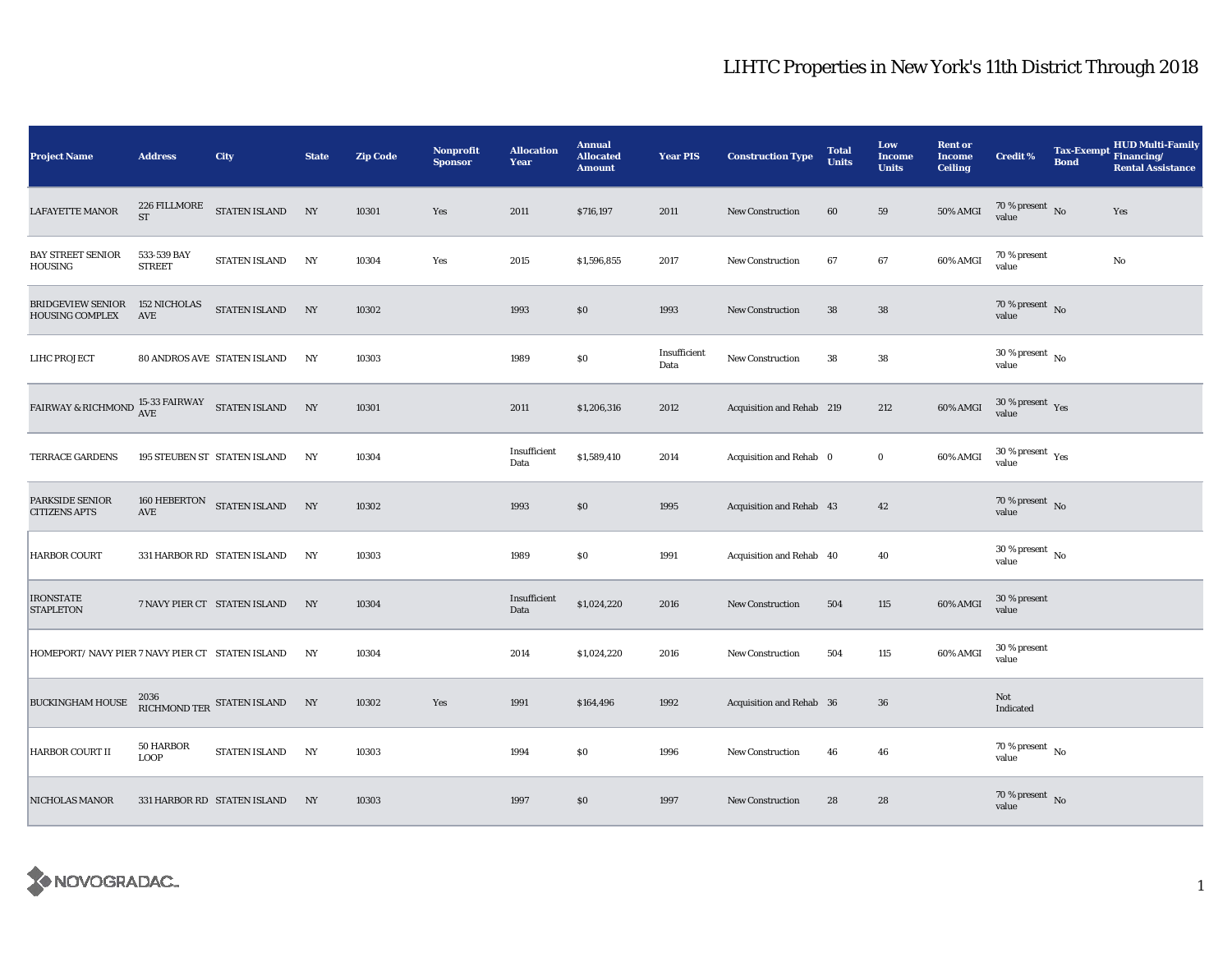## LIHTC Properties in New York's 11th District Through 2018

| <b>Project Name</b>                                                                            | <b>Address</b>                         | City                        | <b>State</b>     | <b>Zip Code</b> | Nonprofit<br><b>Sponsor</b> | <b>Allocation</b><br>Year | <b>Annual</b><br><b>Allocated</b><br><b>Amount</b> | <b>Year PIS</b>      | <b>Construction Type</b>  | <b>Total</b><br><b>Units</b> | Low<br><b>Income</b><br><b>Units</b> | <b>Rent or</b><br><b>Income</b><br><b>Ceiling</b> | <b>Credit %</b>                              | <b>Tax-Exempt</b><br><b>Bond</b> | <b>HUD Multi-Family</b><br>Financing/<br><b>Rental Assistance</b> |
|------------------------------------------------------------------------------------------------|----------------------------------------|-----------------------------|------------------|-----------------|-----------------------------|---------------------------|----------------------------------------------------|----------------------|---------------------------|------------------------------|--------------------------------------|---------------------------------------------------|----------------------------------------------|----------------------------------|-------------------------------------------------------------------|
| NICHOLAS MANOR                                                                                 |                                        | 25 SLAIGHT ST STATEN ISLAND | NY               | 10302           |                             | 1997                      | $\$0$                                              | 1998                 | <b>New Construction</b>   | 44                           | 44                                   |                                                   | $70\,\%$ present $\,$ No value               |                                  |                                                                   |
| <b>MARKHAM GARDENS</b>                                                                         | 15 MARKHAM<br>LN                       | STATEN ISLAND               | $_{\mathrm{NY}}$ | 10310           | Yes                         | 2006                      | \$1,606,084                                        | 2006                 | <b>New Construction</b>   | 190                          | 190                                  | 60% AMGI                                          | 70 % present $\gamma_{\rm{es}}$<br>value     |                                  |                                                                   |
| POPE JOHN PAUL II SEN 255 OVINGTON                                                             |                                        | <b>BROOKLYN</b>             | $_{\mathrm{NY}}$ | 11209           | Yes                         | 2005                      | \$205,589                                          | 2007                 | Acquisition and Rehab 61  |                              | 60                                   | 60% AMGI                                          | $30\,\%$ present $\,$ Yes value              |                                  | No                                                                |
| <b>CANTERBURY HOUSE 1331 BAY ST</b>                                                            |                                        | <b>STATEN ISLAND</b>        | NY               | 10305           |                             | 1999                      | $\$0$                                              | 2000                 | <b>New Construction</b>   | 84                           | 84                                   |                                                   | 70 % present $\,$ No $\,$<br>value           |                                  |                                                                   |
| <b>TOMPKINS COURT</b>                                                                          | 10 KIMBERLY<br><b>LANE</b>             | STATEN ISLAND               | NY               | 10304           | No                          | 1997                      | \$602,016                                          | 1999                 | Acquisition and Rehab 108 |                              | 108                                  | 60% AMGI                                          | $30\,\%$ present $\,$ Yes value              |                                  | $\rm No$                                                          |
| $\boxed{\text{PARK}\ \text{LANE}\ \text{AT}\ \text{SEA}\ \text{VIEW}^{\ }460\ \text{BRIELLE}}$ |                                        | STATEN ISLAND               | NY               | 10314           | Yes                         | 2006                      | \$957,381                                          | 2008                 | Acquisition and Rehab 8   |                              | $\bf8$                               | 60% AMGI                                          | $30$ % present $\,$ No $\,$<br>value         |                                  |                                                                   |
| NORTH SHORE PRESERV 35 HOLLAND                                                                 |                                        | <b>STATEN ISLAND</b>        | NY               | 10303           | $\mathbf {No}$              | 2014                      | \$2,366,149                                        | 2015                 | Acquisition and Rehab 536 |                              | 521                                  | 60% AMGI                                          | $30\,\%$ present $\,$ Yes value              |                                  | Yes                                                               |
| NORTH SHORE PLAZA                                                                              | 35 HOLLAND<br><b>AVENUE</b>            | <b>STATEN ISLAND</b>        | NY               | 10303           | $\rm No$                    | 2017                      | \$2,366,145                                        | 2015                 | Acquisition and Rehab 534 |                              | 521                                  | 60% AMGI                                          | 30 % present<br>value                        |                                  | Yes                                                               |
| <b>ELBEE GARDENS</b>                                                                           | <b>1950 CLOVE</b><br>ROAD              | <b>STATEN ISLAND</b>        | NY               | 10304           | $\mathbf {No}$              | Insufficient<br>Data      | \$1,235,797                                        | 2016                 | Acquisition and Rehab 178 |                              | 166                                  | 60% AMGI                                          | 30 % present<br>value                        |                                  | Yes                                                               |
| <b>STAPLETON MEWS</b>                                                                          | 180 BRD ST                             | STATEN ISLAND               | NY               |                 |                             | Insufficient<br>Data      | $\$0$                                              | Insufficient<br>Data | Not Indicated             | 104                          | $\bf{0}$                             |                                                   | Not<br>Indicated                             |                                  |                                                                   |
| MARKHAM GARDENS                                                                                | <b>70 NORTH</b><br><b>BURGHER AVE.</b> | STATEN ISLAND               | NY               | 10007           | No                          | 2006                      | \$1,784,880                                        | 2009                 | New Construction          | 240                          | 190                                  | 60% AMGI                                          | $30$ % present $\rm\thinspace\,Yes$<br>value |                                  | No                                                                |
| SONS OF ITALY PRESEV/2629 CROPSEY                                                              |                                        | <b>BROOKLYN</b>             | $_{\mathrm{NY}}$ | 11214           | Yes                         | 2008                      | \$432,778                                          | 2009                 | Acquisition and Rehab 106 |                              | 105                                  | 60% AMGI                                          | $30$ % present $\,$ $\rm Yes$<br>value       |                                  | Yes                                                               |
| CONCORD COURT & SEA CAPODANNO                                                                  | 18 FATHER<br><b>BLVD</b>               | <b>STATEN ISLAND</b>        | NY               | 10305           |                             | 2010                      | \$2,483,985                                        | 2010                 | Acquisition and Rehab 430 |                              | 403                                  | 60% AMGI                                          | $70$ % present $\rm\thinspace\,Yes$<br>value |                                  |                                                                   |

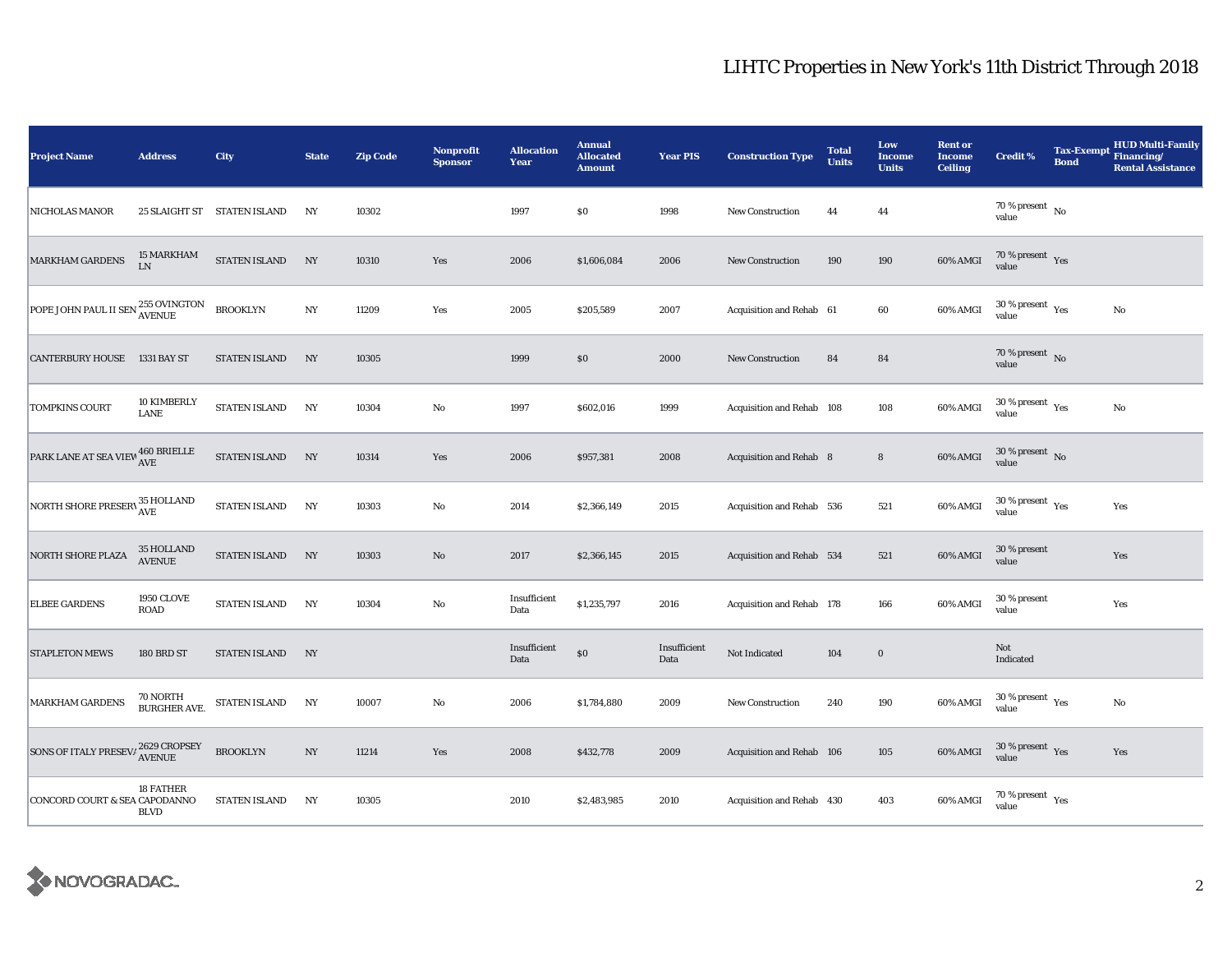## LIHTC Properties in New York's 11th District Through 2018

| <b>Project Name</b>                                                | <b>Address</b>                                | City                 | <b>State</b>     | <b>Zip Code</b> | <b>Nonprofit</b><br><b>Sponsor</b> | <b>Allocation</b><br><b>Year</b> | <b>Annual</b><br><b>Allocated</b><br><b>Amount</b> | <b>Year PIS</b> | <b>Construction Type</b>   | <b>Total</b><br><b>Units</b> | Low<br><b>Income</b><br><b>Units</b> | <b>Rent or</b><br><b>Income</b><br><b>Ceiling</b> | <b>Credit %</b>                                 | <b>Tax-Exempt</b><br><b>Bond</b> | <b>HUD Multi-Family</b><br>Financing/<br><b>Rental Assistance</b> |
|--------------------------------------------------------------------|-----------------------------------------------|----------------------|------------------|-----------------|------------------------------------|----------------------------------|----------------------------------------------------|-----------------|----------------------------|------------------------------|--------------------------------------|---------------------------------------------------|-------------------------------------------------|----------------------------------|-------------------------------------------------------------------|
| <b>MARLBORO PHASE I</b>                                            | <b>29 AVE W</b>                               | <b>BROOKLYN</b>      | $_{\mathrm{NY}}$ | 11223           | $\rm No$                           | 2010                             | \$1,923,413                                        | 2010            | Acquisition and Rehab 34   |                              | $\bf{34}$                            | 60% AMGI                                          | $30\,\%$ present $\,$ No value                  |                                  |                                                                   |
| MARLBORO PHASE II                                                  | 2770 86TH ST                                  | <b>BROOKLYN</b>      | NY               | 11223           | No                                 | 2010                             | \$2,213,231                                        | 2010            | Acquisition and Rehab 416  |                              | 416                                  | 60% AMGI                                          | $30\,\%$ present $\,$ No value                  |                                  |                                                                   |
| STAPLETON SENIOR OW STREET                                         |                                               | <b>STATEN ISLAND</b> | NY               | 10304           | No                                 | 2008                             | \$1,001,149                                        | 2010            | <b>New Construction</b>    | 105                          | 104                                  | 60% AMGI                                          | $30$ % present $\,$ $\rm Yes$<br>value          |                                  | No                                                                |
| SEASIDE CONCORD APAL 55 BOWEN                                      |                                               | <b>STATEN ISLAND</b> | NY               | 10304           | No                                 | 2010                             | \$2,606,136                                        | 2011            | Acquisition and Rehab 430  |                              | 414                                  | 60% AMGI                                          | $30\,\%$ present $\rm\thinspace_{Yes}$<br>value |                                  | Yes                                                               |
| <b>STAPLETON HOUSES</b>                                            | 181 AND 197<br><b>GORDON</b><br><b>STREET</b> | <b>STATEN ISLAND</b> | NY               | 10304           | $\rm No$                           | 2010                             | \$1,140,660                                        | 2011            | Acquisition and Rehab 692  |                              | 652                                  | 60% AMGI                                          | $30\,\%$ present $\,$ Yes value                 |                                  | $\rm No$                                                          |
| <b>MARLBORO HOUSES</b>                                             | <b>29 AVENUE W</b>                            | <b>BROOKLYN</b>      | NY               | 11223           | $\mathbf{No}$                      | 2010                             | \$4,136,644                                        | 2011            | Acquisition and Rehab 1765 |                              | 1593                                 | $60\%$ AMGI                                       | 30 % present $\rm \gamma_{\rm es}$<br>value     |                                  | No                                                                |
| <b>STAPLETON HOUSES</b>                                            | 181 AND 197<br><b>GORDON</b><br><b>STREET</b> | <b>STATEN ISLAND</b> | NY               | 10304           | $\rm No$                           | 2010                             | \$1,140,660                                        | 2011            | Acquisition and Rehab 692  |                              | 652                                  | 60% AMGI                                          | $30\,\%$ present $\,$ No value                  |                                  |                                                                   |
| MORRIS AVENUE APTS (181 GORDON ST STATEN ISLAND                    |                                               |                      | NY               | 10304           | $\mathbf{No}$                      | 2012                             | \$1,984,976                                        | 2012            | New Construction           | 201                          | 179                                  | 60% AMGI                                          | $30\,\%$ present $\,$ Yes value                 |                                  |                                                                   |
| VICTORY- FIEDLER                                                   | 150 VICTORY<br><b>BLVD</b>                    | STATEN ISLAND        | NY               | 10301           | Yes                                | 2013                             | \$950,000                                          | 2013            | <b>New Construction</b>    | 39                           | ${\bf 38}$                           | 60% AMGI                                          | 70 % present Yes<br>value                       |                                  |                                                                   |
| <b>CARMEL APARTMENTS</b>                                           | 45 CARMEL<br>COURT                            | <b>STATEN ISLAND</b> | NY               | 10304           | Yes                                | 2013                             | \$627,632                                          | 2014            | Acquisition and Rehab 100  |                              | 99                                   | 60% AMGI                                          | $30\,\%$ present $\rm\thinspace_{Yes}$<br>value |                                  | Yes                                                               |
|                                                                    |                                               |                      |                  |                 |                                    |                                  |                                                    |                 |                            |                              |                                      |                                                   |                                                 |                                  |                                                                   |
| 36 Projects Reported                                               |                                               |                      |                  |                 |                                    |                                  | \$39,087,019                                       |                 |                            | 8,720                        | 7,417                                |                                                   |                                                 |                                  |                                                                   |
| Location: New York's 11th District (Congressional District, 116th) |                                               |                      |                  |                 |                                    |                                  |                                                    |                 |                            |                              |                                      |                                                   |                                                 |                                  |                                                                   |